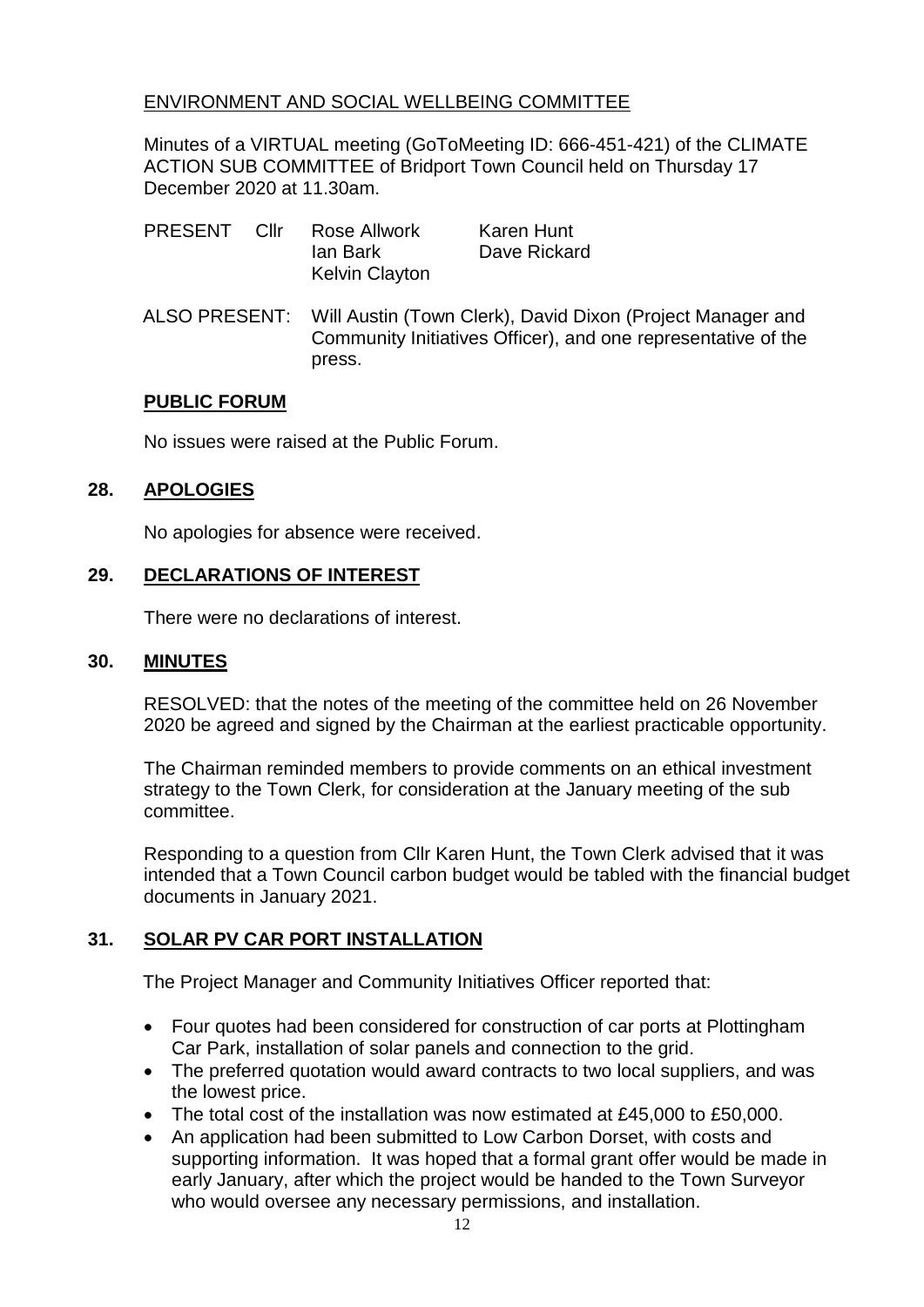Members discussed:

- Whether the project could proceed without grant support. The Project Manager and Community Initiatives Officer advised that this would be for the sub committee to decide.
- Whether to replicate the project at Bridport Football Club Car Park. The Project Manager and Community Initiatives Officer advised that this had been looked at, and officers' recommendation was to learn from the initial project at Plottingham before deciding on other sites, or whether to consider funding alternative carbon reduction projects. He also advised that Octopus Energy were not able to accept business customers at present, so the engagement with Energy Local Bridport would only be for supply of electricity at this point.
- Whether a further grant from Low Carbon Dorset would be available for a future repeat of this project. The Project Manager and Community Initiatives Officer advised that a second project would need to show innovation. Members considered whether supplying energy to nearby local businesses might achieve this.

Following discussion, members indicated a preference to proceed with the installation at Plottingham only at this stage, in accordance with the previously agreed project plan.

With reference to alternative future projects, the Project Manager and Community Initiatives Officer advised that he was in discussion with Low Carbon Dorset regarding the Raise the Roof project to deliver a prototype building as a demonstrator for the Vearse Farm development.

The Chairman thanked the Project Manager and Community Initiatives Officer for his work.

RESOLVED: that the report of the Project Manager and Community Initiatives Officer be noted.

## **32. PLASTIC FREE BRIDPORT**

Cllr Ian Bark updated members on the Plastic Free Bridport initiative. He advised that work with community groups was now complete and the next stage would be to engage with businesses. This was being held back to allow businesses to focus on the challenges of COVID-19. Cllr Bark advised that the project would need the formal minuted support of Bridport Town Council as a requirement of plastic free status.

Members considered:

- The use of the term 'plastic free' and the need to be clear that the aim was to reduce the use of single use plastics as far as possible.
- The benefit of including initiatives in settings that are usually overlooked such as hairdressers. Cllr Karen Hunt agreed to liaise with Cllr Bark on this.
- The prevalence of plastic packaging in shopping deliveries. Members considered promotion of the best means of disposal.
- A reflective piece for the next Mayoral blog, asking "how green was your Christmas?"